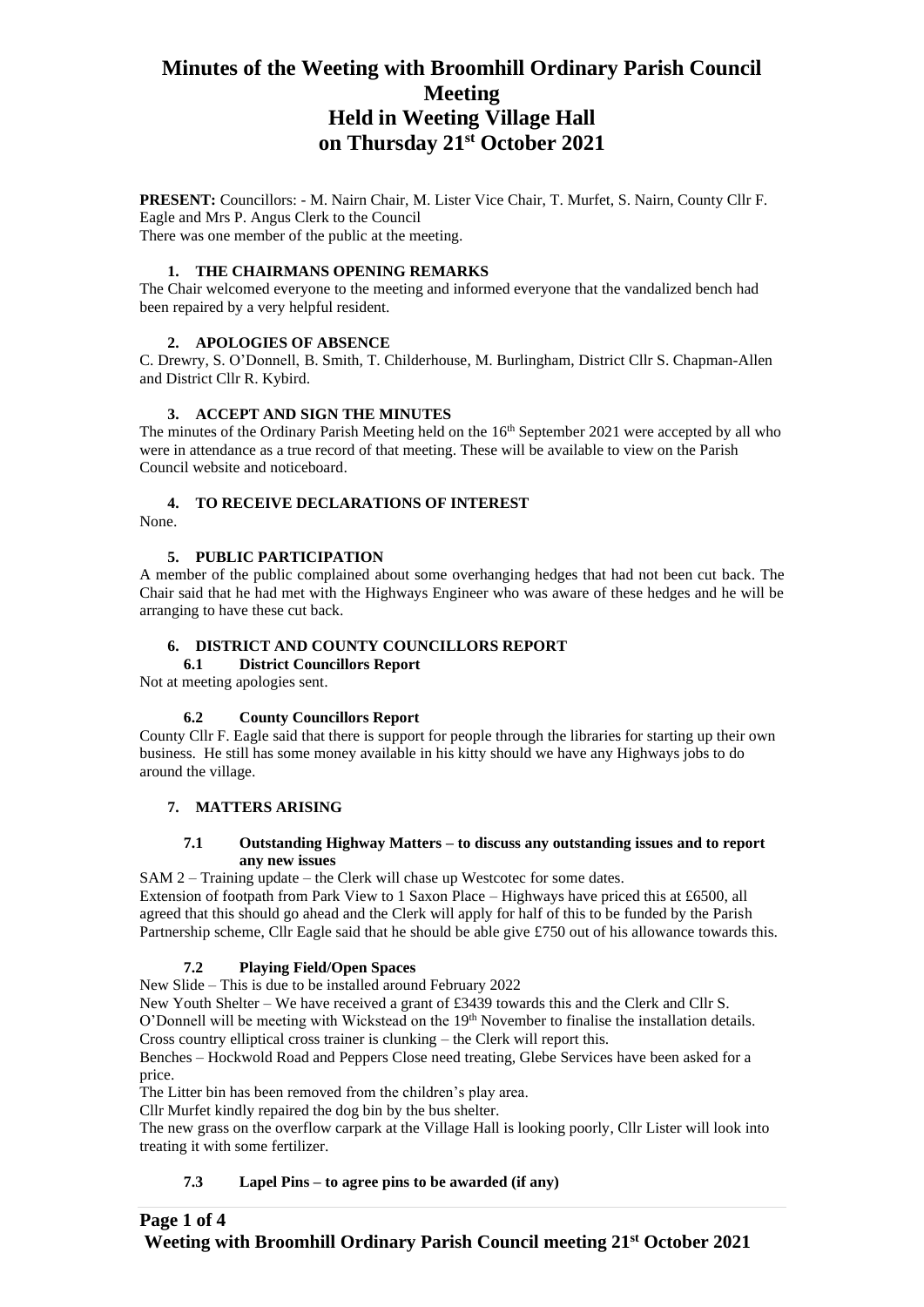# **Minutes of the Weeting with Broomhill Ordinary Parish Council Meeting Held in Weeting Village Hall**

# **on Thursday 21st October 2021**

It was agreed that a pin and certificate will be awarded to the resident that repaired the vandalized bench – the Clerk will arrange this.

# **7.4 Queens Platinum Jubilee 2nd to 5th June 2022 – discussions for ideas for**

**celebrations next year** To be discussed at the next meeting

## **7.5 Lottery Grant – update regarding the advice on how to apply for a lottery grant** To be discussed at the next meeting.

# **7.6 Bowls Club Rent**

It was agreed to reinstate the Bowls Club rent from  $1<sup>st</sup>$  April 2022 – the Clerk will let them know.

## **7.7 Captain Toms Memorial Garden – to review the maintenance and upkeep of the garden on Parrotts Piece.**

There has been no feedback from the school.

#### **7.8 Response to our request for a meeting with the new Head Teacher of Weeting School**

There has been no response from the Head Teacher.

#### **7.9 Roller on the playing field – to discuss the removal of this**

It was agreed that Cllr Murfet will take this to the scrap dealer.

**7.10 Christmas Lights – to discuss the purchase of new lights for the Christmas Trees** Cllr Lister said she will check that the lights and connections that the PC currently have are in working order before we look at buying new lights.

## **7.11 Recycling Area "No Fly Tipping" signs – update from the Clerk regards supply from Breckland Council**

There has been no response from Breckland even though they have been chased several times by the Clerk.

## **7.12 Any other matters that need action**

Notice boards on the side of the bus shelters have been taken down and are in quite good condition, the Clerk will see if any other parishes can find a use for them.

Cllr S. Nairn asked if it is possible for a street light to be installed between the Village Hall entrance and All Saints – The Clerk will contact Westcotec to see if this is possible and also if a solar light would be available.

Memorial Plaques for those that have lost their lives due to Covid 19 – Cllr Lister has spoken to the Church regarding the possibility of having these plaques put somewhere in the Church and she has left it with them to look at this.

## **8. REPORTS**

**8.1 Street Lighting Officers Report** 

Two were reported to the Clerk.

## **8.2 Bowls Club Report**

All okay.

# **8.3 Village Hall Report**

The next meeting will be held on the 29<sup>th</sup> October. They are looking at improving the heating.

## **8.4 Football Club Report**

Nothing received.

# **9. CORRESPONDENCE – To report on any outstanding correspondence received by the Council**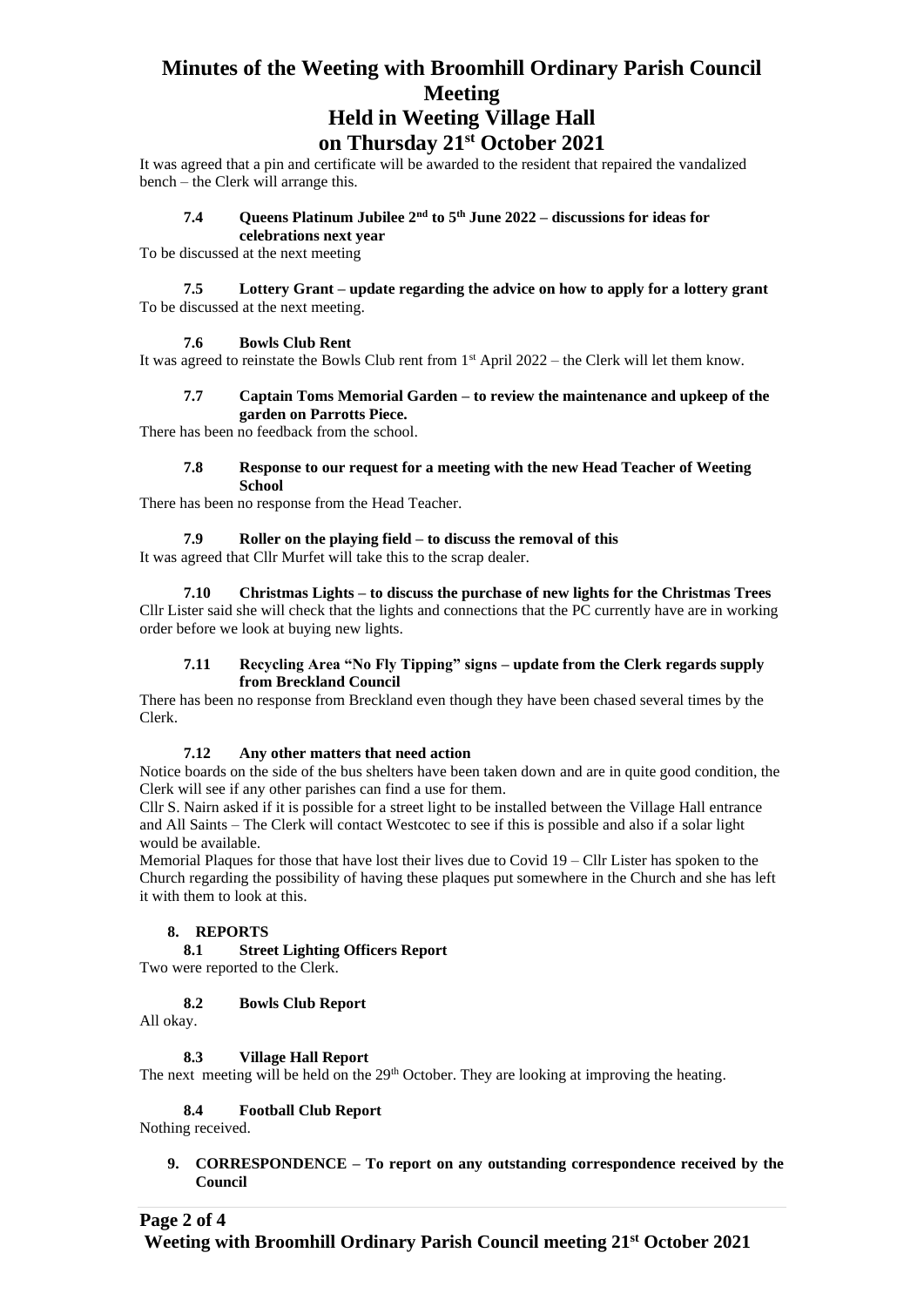# **Minutes of the Weeting with Broomhill Ordinary Parish Council Meeting Held in Weeting Village Hall on Thursday 21st October 2021**

Nothing outstanding.

### **10. FINANCE**

### **10.1 To agree and sign the payments for September/October 2021**

The following payments for September/October invoices were authorised on Thursday the 21<sup>st</sup> October 2021, the payments were signed off by the Chair M. Nairn.

| <b>Balance for October 2021</b>                   | £10,893.24                                |              |
|---------------------------------------------------|-------------------------------------------|--------------|
| Minus the following direct debits                 |                                           |              |
| E-On Street Lights                                |                                           | £537.00      |
| E-On Street Lights Parrotts Piece                 |                                           | £18.74       |
| <b>Total Direct Debits</b>                        |                                           | £555.74      |
| Plus, the following receipts                      |                                           |              |
| Precept                                           |                                           | £19,740.00   |
| NCF grant for New Teen Shelter                    |                                           | £3,439.00    |
| Football club electricity                         |                                           | £45.47       |
| <b>Total Income</b>                               |                                           | £23,224.47   |
| <b>Total after Direct Debits and Income</b>       |                                           | £33,561.97   |
| <b>Cheques/Bacs</b>                               | <b>Description</b>                        | <b>Total</b> |
| 7819102                                           | Del of Weeting Village Life               | £125.00      |
| 7906595                                           | <b>Bin Collection</b>                     | £19.92       |
| 8009590                                           | Clerks salary, phone and office allowance | £563.50      |
| 8009615                                           | HMRC 2nd quarter                          | £339.40      |
| 8009658                                           | Street light maintenance                  | £194.08      |
| 8009731                                           | Football Club electricity                 | £40.61       |
| <b>Total Cheques / BACS paid</b>                  | £1,282.51                                 |              |
| <b>Balance in Community Account November 2021</b> | £32,279.46                                |              |
| <b>Balance in Savings Account</b>                 | £10,601.88                                |              |

**Total in Parish Accounts £42,881.34**

## **10.2 Budget 2021/2022 – to consider any projects for next year that may have an impact on the budget**

The Chair asked the Cllrs to look at possible projects that may have an impact on the budget for the forthcoming year before the next meeting.

#### **11. PLANNING APPLICATIONS**

To review any new Planning Applications and to note any that have been approved/refused/withdrawn

#### **3PL/2021/1134/HOU 81 St Edmund Road dated 9/8/21**

Proposed side and rear single storey extension. Approved 27/9/21

#### **3PL/2021/1285/HOU 4 Wentworth Close dated 27/9/21**

Single storey extension to rear of existing dwelling. No objections from the Parish Council

#### **3PL/2021/1401/EU Former Tata Steel Premises Fengate Drove dated 18/10/21**

Confirmation the premises formerly occupied by Tata Steel on Fengate Drove in Weeting lawfully fall under Class B8 (storage and distribution) of the Schedule to the Town and Country Planning (Use Classes) Order 1987 as amended (Use Classes Order)

For information only